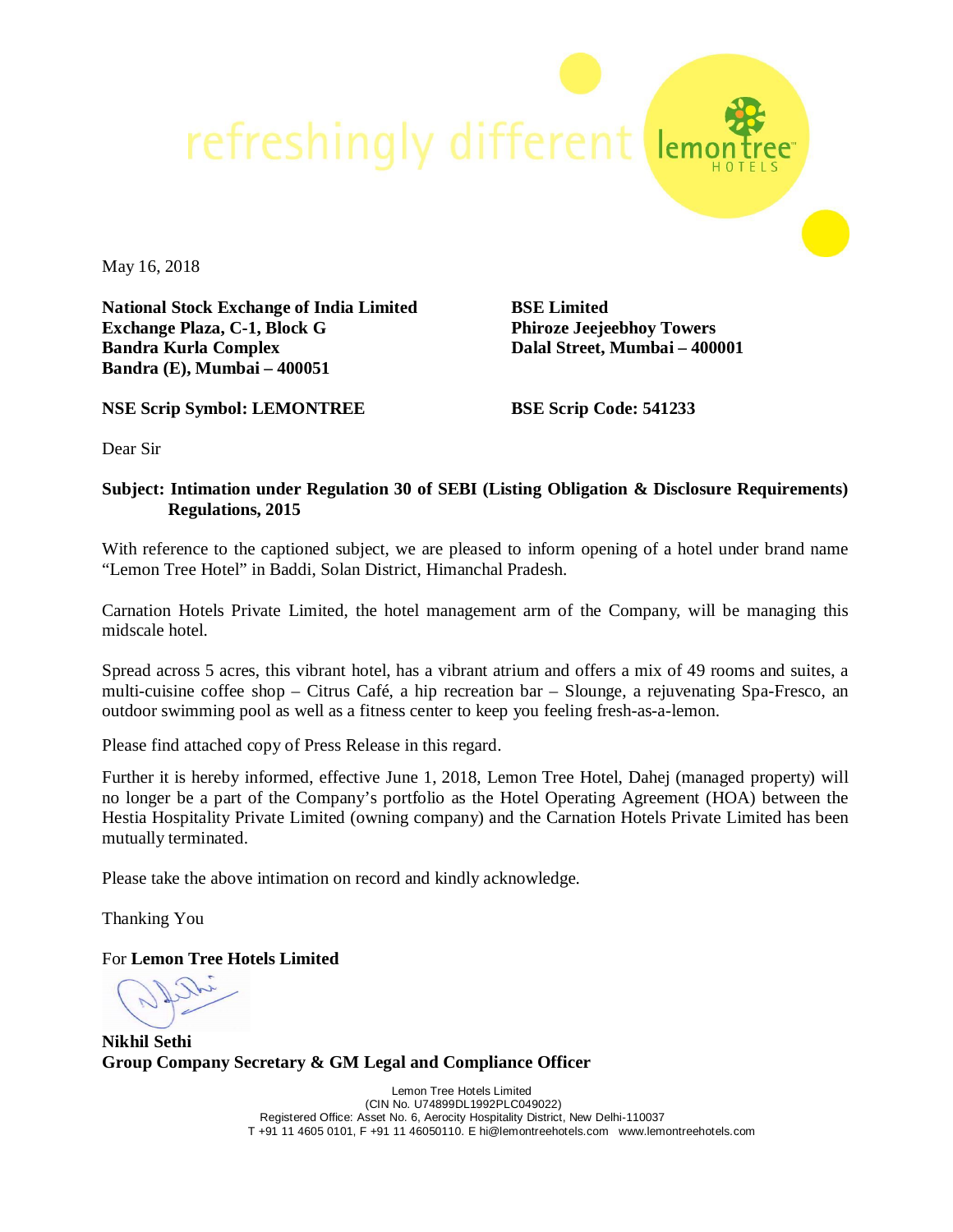## **Lemon Tree Hotels enters Baddi, Himachal Pradesh**

*Opens a stylish and modern hotel in Solan district*

**New Delhi, 16 May 2018:** Lemon Tree Hotels, India's largest hotel chain in the midpriced hotel sector\*, today announced the opening of its new hotel, Lemon Tree Hotel, Baddi, marking its entry into this industrial town of Himachal Pradesh. Carnation Hotels Private Limited, the hotel management arm of Lemon Tree Hotels, will be managing this midscale hotel. The management agreement was signed by Rattan Keswani, Deputy Managing Director – Lemon Tree Hotels & Whole Time Director – Carnation Hotels, and M/s Royal Park (Owner)

Speaking on the occasion, Rattan Keswani, said: *We are pleased to add Lemon Tree Hotel, Baddi to the growing fleet of hotels and thank the promoters for their trust in us. This property enhances our portfolio mix and helps us enter the lucrative industrial town of Baddi, which is home to over 2000 medium and large industries besides being a convenient transit location for guests travelling to popular leisure destinations in the hills."*

Expressing his delight at the opening, Ashok Kukreja, Managing Partner, M/s Royal Park stated, "*We are happy to partner with Lemon Tree Hotels in bringing their midscale brand to Baddi. With their world class management by our side, we are sure to develop this new hotel into the most preferred destination amongst business and leisure travelers visiting this industrial town."*

Branded as Lemon Tree Hotel, Baddi, the hotel is strategically located in the scenic locales of the Solan district, just off the Baddi-Nalagarh National Highway, a mere 45 minutes serene drive from the Chandigarh Airport and a 30 minutes drive from the famous Kalka railway station.

Surrounded by premier Pharmaceutical and FMCG industries, this hotel is in close proximity to stellar companies like Cipla, Cadila Healthcare, Cadburys, Hindustan Unilever Limited, Procter and Gamble, Abbott Laboratories, Ranbaxy Laboratories, Glenmark to name a few, and serves as a great place for a business stay.

Spread across 5 acres, this vibrant hotel, with pleasing fountains in the driveway, boasts of a magnificent swimming pool, manicured lawns, wide open spaces and a stylish ambience. It has a vibrant atrium and offers a mix of 49 rooms and suites, a multi-cuisine coffee shop – Citrus Café, a hip recreation bar – Slounge, a rejuvenating Spa-Fresco, an outdoor swimming pool as well as a fitness center to keep you feeling fresh-as-a-lemon.

For the transient and weekend travelers, the hotel offers easy access to important cities like Delhi, Jalandhar, Ropar, Ludhiana and Amritsar. It is also an ideal stopover for